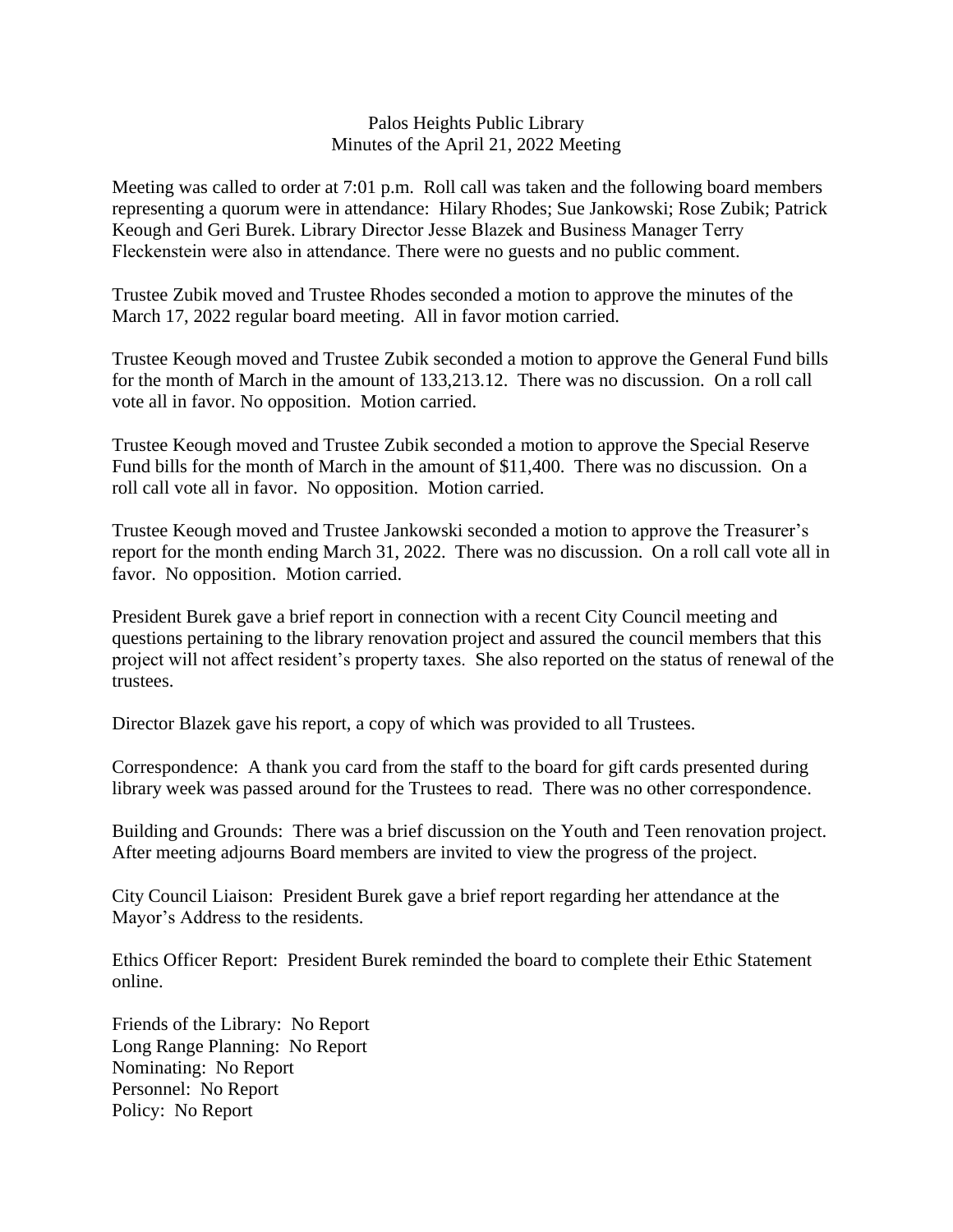Unfinished business: Discussion of donation from the estate of Zanardo and Osterberg. Director Blazek gave an update on the status of the distribution of the Osterberg estate proceeds. Accountant advised that they were finishing up the tax return and that a distribution should be coming in the near future.

New Business: A brief report was given on the renovation progress.

Renovation Expenses and Change Orders:

Trustee Jankowski moved and Trustee Rhodes seconded a motion to approve payment of \$120,222.27 to Lo Destro Construction. After a brief discussion a roll call vote was taken. All in favor. No opposition. Motion carried.

Trustee Rhodes moved and Trustee Zubik seconded a motion to approve payment of \$5,880.00 to Independent Construction Services. After a brief discussion a roll call vote was taken. All in favor. No opposition. Motion carried.

Trustee Zubik moved and Trustee Rhodes seconded a motion to approve Contingency Allowance Authorization CAA 001 for stair carpeting in the amount of \$7,223.00. After a brief discussion a roll call vote was taken. All in favor. No opposition. Motion carried.

Trustee Zubik moved and Trustee Jankowski seconded a motion to approve Contingency Allowance Authorization CAA 002 for Wall furring in the amount of \$1,527.00. After a brief discussion a roll call vote was taken. All in favor. No opposition. Motion carried.

Trustee Zubik moved and Trustee Jankowski seconded a motion to approve Contingency Allowance Authorization CAA 003 for an additional dumpster in the amount of \$425.00. After a brief discussion a roll call vote was taken. All in favor. No opposition. Motion carried.

Recommendations of Building & Grounds Committee re Concrete Circle Landscaping:

The Building & Grounds Committee presented their recommendation that a fountain and appropriate landscaping be constructed on the grounds. Director Blazek will secure estimates and make a final determination such that this project can be undertaken as soon as possible.

Trustee Zubik moved and Trustee Rhodes seconded a motion to approve a fountain and landscaping project not to exceed the amount of \$25,000. After some discussion a roll call vote was taken. All in favor. No opposition. Motion carried.

There being no other business to come before the board Trustee Jankowski moved and Trustee Rhodes seconded a motion to adjourn. Meeting adjourned at 7:57 p.m.

NEXT MEETING: Thursday, May 19, 2022